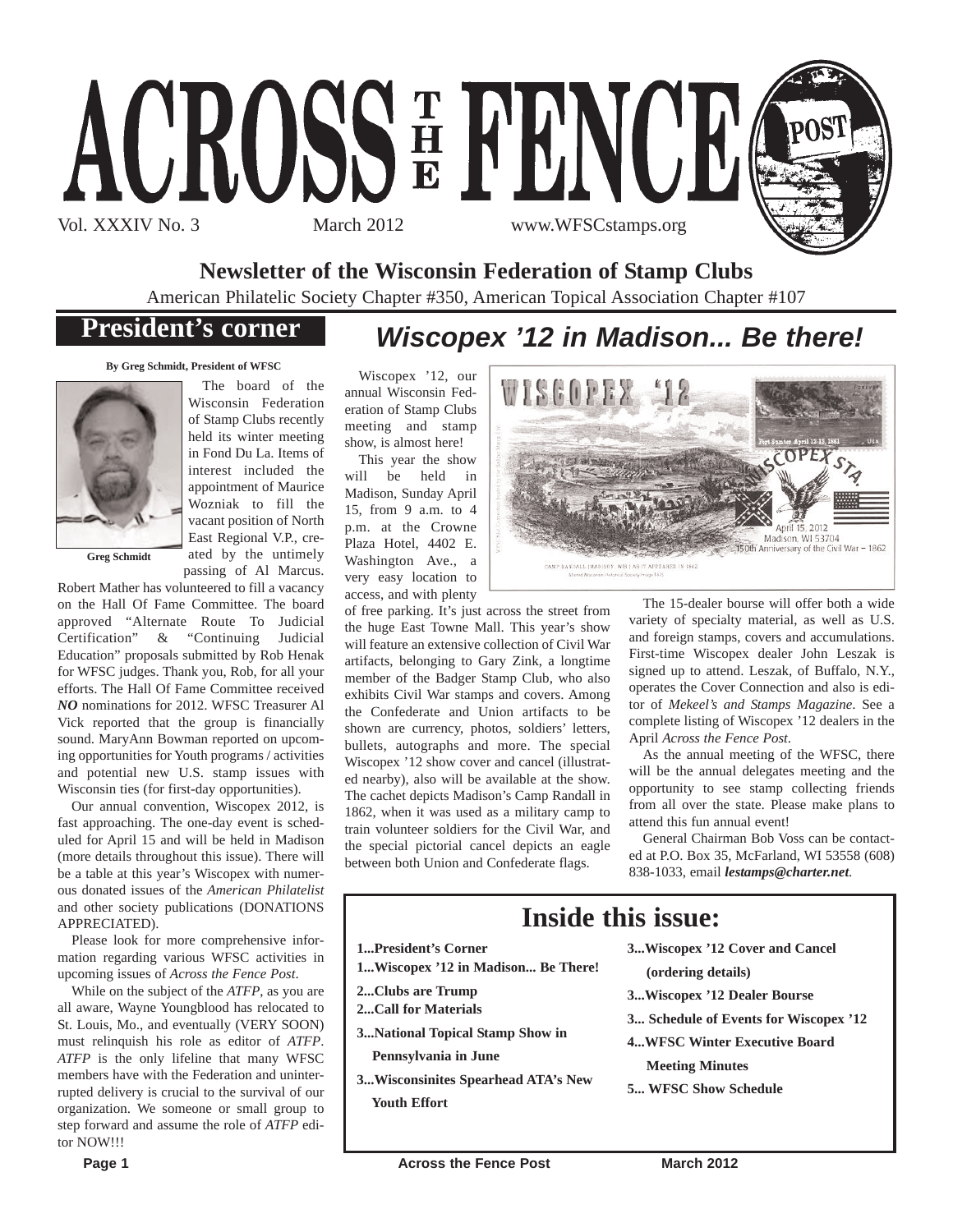### **Clubs are Trump**

### **By Maurice D. Wozniak**

In a recent letter to members of **American Topical Association Chapter 5**, Robert Mather relates "a personal experience that just made my day." It involves a collecting (and exhibiting) specialty, the *Donkey in Man's World*, but it might be analogous to experiences that other collectors probably have had.

As Mather explained it, he learned that more than seven years ago Uganda released a set of stamps, one of which included a donkey in the design, and naturally he determined to add the stamp to his collection. So he asked Louise Chouinard, owner of Queen City Stamps, a new-issue dealer, if she could find it for him.

She warned that it might take a while.

Several times since then, Mather said, he checked back with her and conducted his own search to no avail. He despaired of ever finding it and had stopped looking.

But one day recently, he received a letter from Queen City with the stamp. It sure did take a while, Mather said, and he was surprised Chouinard still remembered his request. "Right now she is my favorite stamp dealer."

I'm sure most collectors can relate a similar story of a dealer's personal service in filling a request. What sets Mather's experience apart is that he shared it with others. A note referring to your good fortune in your club's bulletin (or a letter to *Across the Fence Post*)

might make you feel good all over again. In addition, the dealer might feel like his effort was worth it, and many other stamp collectors will realize again one of the reasons we like this hobby.

### **\* \* \***

### **Program ideas**

**Green Bay Philatelic Society** scheduled a slide show on the history of the railway mail service.

Wallace Cleland, a member of **Badger Stamp Club**, Madison, gave a presentation to the club on "Beer Stamp Revenues," his collecting and exhibiting specialty. At another BSC meeting, Bert Hart presented eBay buying and selling tips and procedures.

**\* \* \***

### *Across the Fence Post* **Ad Rates (revised 1/06)**

| <b>Type Size</b>                                   | Commercial | Club    |
|----------------------------------------------------|------------|---------|
|                                                    | Rate       | Rate    |
| A Full page $(7\frac{1}{4}x)(9\frac{1}{2}y)$       | \$42.00    | \$33.75 |
| B Half page $(7\frac{1}{4} \times 4\frac{3}{4})$   | \$26.25    | \$21.00 |
| C Large $\frac{1}{4}$ page $(4 \frac{3}{4}$ "x 6") | \$20.50    | \$16.50 |
| D Medium 1/4 page                                  | \$14.75    | \$11.75 |
| $(4\frac{3}{4}$ " x 3 $\frac{3}{4}$ ")             |            |         |
| E $1/8$ page $(2\frac{1}{4}$ " x $3\frac{3}{4}$ ") | \$7.50     | \$6.00  |
| F Econo Ad $(2\frac{1}{4}$ " x $2\frac{3}{4}$ ")   | \$3.75     | \$3.00  |
| G Reduced Business Card                            | \$2.75     | \$2.25  |
| $(2\frac{1}{4}$ " x $1\frac{1}{4}$ ")              |            |         |
| H Back page $(7\frac{1}{4}$ " x 9 $\frac{1}{2}$ ") | \$57.75    | N/A     |
|                                                    |            |         |

*Please make checks payable to: W.F.S.C.*

### **What others are doing**

He didn't suggest a cause-and-effect relationship, but Tom Pleyte, president of **Northwoods Philatelic Society**, Iron Mountain, Mich., told club members that two members of his high school girls' varsity volleyball team took part in the 6th grade stamp club while at Wausaukee schools

In lieu of a club program, members of the **ATA Chapter 5**, Milwaukee, were asked to spend time at a meeting on a "Service to Philately" project, making up packets from a donation of stamps the club received. Members were asked to bring their own tongs.

In their meeting-notice mailing, **ATA Chapter 5** members received a United States Post Office rate chart, updated from the recent fee increase.

A member of **Milwaukee Philatelic Society** allowed the club to use postcards of old Milwaukee from his collection for a club display at the Holiday Folk Fair in November. The club priced its cacheted covers at a discount for youngsters and sold out. MPS newsletter editor Carol Schutta didn't refer to her call to action as a New Year's resolution, but that's what it was: "Let's make this the best year ever."

*\* \* \**

*Information for Clubs Are Trump is gathered from club newsletters. Please send them to Maurice D. Wozniak, 1010 Berlin St., Waupaca WI 54981.*

# **Wisconsin Federation of Stamp Clubs officers** *Across the Fence Post* is the official publication of stamp Clubs, Inc., a

### PRESIDENT Greg Schmidt

1978 Fox Burrow Court Neenah WI 54956-1184 gschmidt7@new.rr.com

VICE PRESIDENT Vacant

#### **SECRETARY**

Ken Grant kgrant@uwc.edu

### TREASURER

Allen E. Vick 2090 River Estate Lane Stoughton WI 53589 Norskelodge@aol.com

#### VP YOUTH DIVISION MaryAnn Bowman

P.O. Box 1451 Waukesha WI 53187

### NE REGION VP Vacant (due to death of Al

Marcus) Green Bay Phil. Soc. Northwoods Phil. Soc. (Iron Mountain) Outagamie Phil. Soc. Wisc. Postal Hist. Soc.

### EAST CENT. REGION VP Vern Witt

Fond du Lac Stamp Club Kettle Moraine Coin & Stamp Club Manitowoc Phil. Soc. Oshkosh Phil. Soc. Sheboygan Stamp Club

#### SW REGION VP John Pare

Badger Stamp Club Baraboo Stamp Club Janesville Stamp Club Monroe Stamp & Postcard Club

#### SOUTH CENTRAL REGION VP Art Schmitz

pescador@milwpc.com Waukesha County Phil. Soc.

### SE REGION VP Art Schmitz

pescador@milwpc.com Am. Top. Assn. (Chap. 5) North Shore Phil. Soc. (Milw.) Northwestern Mutual Stamp Club Polish American Stamp Club Wauwatosa Phil. Soc. American Air Mail Soc. (Billy

Mitchell Chapter) Germany Phil. Soc. (Chap. 18)

Italian American Stamp Club Milwaukee Phil. Soc.

### CENTRAL REGION VP Mike Lenard

mjlenard@aol.com Central Wisc. Stamp Club Chippewa Valley Stamp Club Lakeland Stamp & Coin Club Wisconsin Valley Phil. Soc.

the Wisconsin Federation of Stamp Clubs, Inc., a 501c3 non-profit organization. WFSC also is a life member of the APS (since 1953). For more information about WFSC, please contact the Central Office.

AFTP is published monthly September through April, and every other month May through August (10 issues per year). News of Wisconsin collectors, club news and gratis original philatelic features are welcomed. The editor accepts submissions in any format, but prefers email if possible. Editor reserves the right to make editorial changes to submitted copy.

Material appearing in AFTP not carrying an individual copyright notice may be reproduced only by not-for-profit organizations, provided the author(s) and AFTP receive credit or attribution. All materials carrying an individual copyright notice are the sole property of the author(s).

Unless explicitly stated by an officer in conjunction with official WFSC business, opinions expressed by the editor or individual authors are not necessarily endorsed by the WFSC.

Submission deadlines for editorial and avertising materials are for the 1st of the month preceding month of publication (i.e. Jan. 1 for Feb. issue).

Show calendar information and ther editorial matter and listings, should be sent to: Wayne L. Youngblood, Editor ATFP, P.O. Box 4601, St. Louis MO 63108-4601. (wystamps@gmail.com) phone: 314-454-9689.

Advertising material and payment should be sent to Dave Carney, Advertising Manager, AFTP, P.O. Box 55, Kimberly, WI 54136-0055. (dcarneyl@new.rr.com) phone: 920-687-9077. For a complete list of advertising rates and policies (display, classified and listings), request a copy from the advertising manager.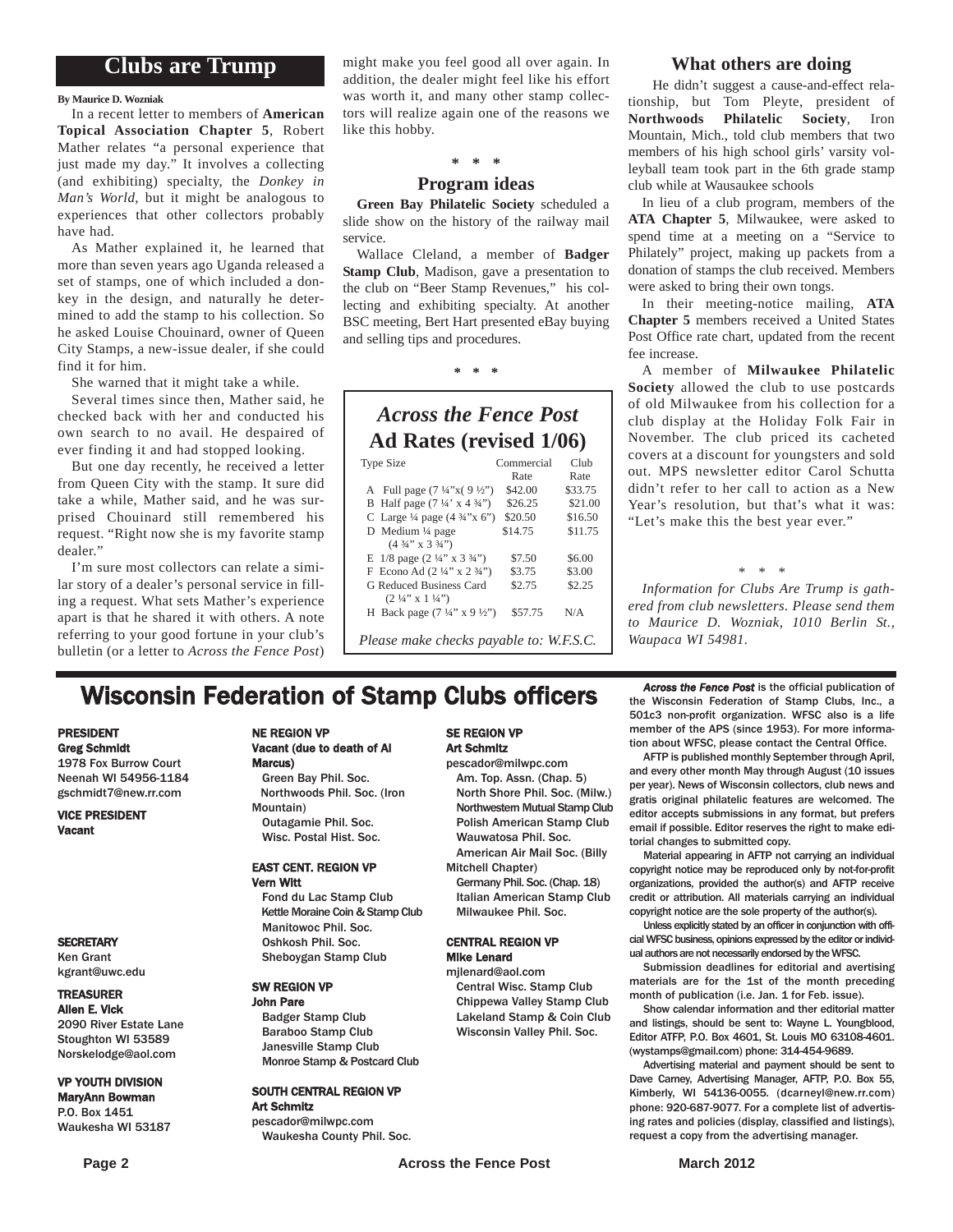# *National Topical Stamp Show in Pennsylvania in June*

The American Topical Association's 63rd annual National Topical Stamp Show (NTSS) will be held at the Lancaster, Pa., Host Resort and Conference Center June 22-24, 2012. This all-thematic exhibition will be judged, as always, by a panel with expertise in this area of philately, and the winner will be eligible for the American Philatelic Society Champion of Champions competition. The NTSS now accepts Display Division, First-Day Cover exhibits, Maximum Card exhibits and Postcardclass exhibits, as long as they are thematic in nature. The story should be based on the design elements of the material shown per the APS

*Manual of Philatelic Judging*. Past NTSS grand award winners whose exhibits won during or before 2006 are also welcome to compete. Exhibitors are welcome to view the ATA website at *www.americantopicalassn.org* for a copy of the show prospectus. The Grand and Reserve Grand Awards, as well as the Youth award will all feature Amish Fraktur Folk Art, as developed by the Lancaster County Pennsylvania Dutch. The Best Display Award, the One Frame Grand Award, and the Most Popular Award will be Amish Quilted framed Wall hangings.

On January 23, the United States Postal Service released a new \$1.05 stamp from the Scenic American Landscapes series to pay the international rate. The design features an idyllic scene from Lancaster County. A half-day tour of the "Amish Experience" is set up for Thursday, June 21, in which visitors can experience the tranquility of life in this area, as shown on this stamp, for themselves.

A total of 36 dealer tables from all avenues of philately are expected. Additional information is available from Robert J. Mather, S56- W29562 Roanoke Dr., Waukesha WI 53189- 9035, or by email at *burrobob@wi.rr.com*.

Additionally, much information can be found on the previously given ATA website and in *Topical Time*, journal of the ATA.

### *Wiscopex '12 Cover and Cancel*

Wiscopex '12 commemorates the 150th anniversary of the Civil War with a set of two multicolored show covers depicting Camp Randall (Madison, Wis.) as it appeared in 1862 *[Editor's Note: Please see illustration on Page 1]*. At that time, Camp Randall was Wisconsin's major military camp for training volunteer soldiers. Approximately 70,000 soldiers were mustered within the camp's 10 acres, surrounded by an eight-foot board fence. Between April and June 1862, more than 1,200 Confederate prisoners were held at Camp Randall.

The cancel features the Union and Confederate flags. Each cover is franked with a single stamp from the two 2011 Civil War "Forever" issues. Covers may be ordered by sending \$3 for each (\$6 for set of two) and a No. 10 stamped, addressed envelope to Curt Shawkey, 610 Malvern Hill Dr., Madison WI 53718. Please make checks payable to the Badger Stamp Club.

### *Wiscopex '12 Dealer Bourse*

**See these dealers at WISCOPEX '12 (confirmed as of Feb. 25)** 

David Alex Stamps, Glenview, Ill. Dave's Stamps, Dave Carney, Kimberly, Wis. Lake County Stamps, Bill Birch, Hartland, Wis. Lake Edge Stamps, Bob Voss, McFarland, Wis. McCormick Marketing, Phil McCormick, Neenah, Wis. Michael Peterson, Palos Hills, Ill. RHO Postal History and Stamps, Roger Oswald, Manitowoc, Wis. Riverbank Treasures, Jerry Wessler, New Lisbon, Wis. William B. Robinson, Green Bay, Wis. Charles Shoemaker, Madison, Wis. Terry L. Thomas, Arlington Heights, Ill. The Cover Connection, John Leszak, Buffalo, N.Y. University Avenue Stamps, Dennis Lemke, Middleton, Wis. Wisconsin Collector, Michael K. Sullivan, Madison, Wis.

### *Schedule of events for Wiscopex '12*

8:45 a.m. Delegate check-in 9:00 a.m. Show opens

WFSC Annual Business Meeting

Noon: 2012 WFSC Dealer Recognition Award ceremony

2:00 p.m. Judges' critique at the frames

3:30 p.m. Awards ceremony

4:00 p.m. Show closes

Wisconsin Postal History Society meeting

### **Page 3** March 2012

# *Wisconsinites Spearhead ATA's New Youth Effort*

Two Wisconsin stamp collectors were instrumental in producing a new effort by the American Topical Association aimed especially for youth collectors and educators. Titled "Topical Tidbits," the youth area on the ATA Internet website, *www.americantopicalassn.org/youth* will be expanded, with a variety of topics added every two months.

ATA's "Topical Tidbits" was spearheaded by its director of youth activities, MaryAnn Bowman, of Waukesha, Wis. Bowman also serves on the Smithsonian Institution's National Postal Museum Council of Philatelists and has long been active in Wisconsin and ATA philatelic activities. She is vice president for youth of the Wisconsin Federation of Stamp Clubs.

"Topical Tidbits" is produced by educator and ATA member Aimee Devine, of Janesville.

In addition, Sean Lamb of Madison is the ATA webmaster. He maintains an alphabetic index and also a Webmasters Corner/blog about the website. (From the main web page, choose "about" and "ATA website" for particulars.)

The initial "Topical Tidbits" consists of 14 color pages on the topic of Penguins on Stamps. Lavish in color, it uses dozens of stamps depicting penguins to illustrate a variety of subjects: Penguin Identifier, Penguin Food Chain, Where Do Penguins Live?, Penguin Poems, Penguin Crossword Puzzle, Penguin Activities, an album page to mount penguin stamps, illustrations of penguin stamps for projects, Penguin Bookmarks and even penguin party ideas.

Assistance for the first issue was provided by ATA's Penguin Study Unit and Jean Stout of Pearl, Miss.

The March-April issue of "Topical Tidbits" will feature Fun Foods on Stamps. Other planned issues will cover other topics, such as sports, fine arts and other animals. A future issue will feature Soccer on Stamps, with assistance from Prof. Agbenyega Adedze of Normal, Ill. Within each issue of "Topical Tidbits," activities are included that will reinforce major educational curriculum areas, including math, science, social science and language arts.

ATA's new website went live last summer. It was designed by Amanda Morgenstern, a graphics designer who divides her time between the United Kingdom and Pinckneyville, Ill.

It is hoped that philatelists will spread the word to educators and to youth about "Topical Tidbits." Ideas and material for future issues are sought and may be directed to the ATA office via telephone at (618) 985- 5100; by email, at *americantopical@msn.com*; or by regular mail to ATA, P.O. Box 8, Carterville IL 62918-0008.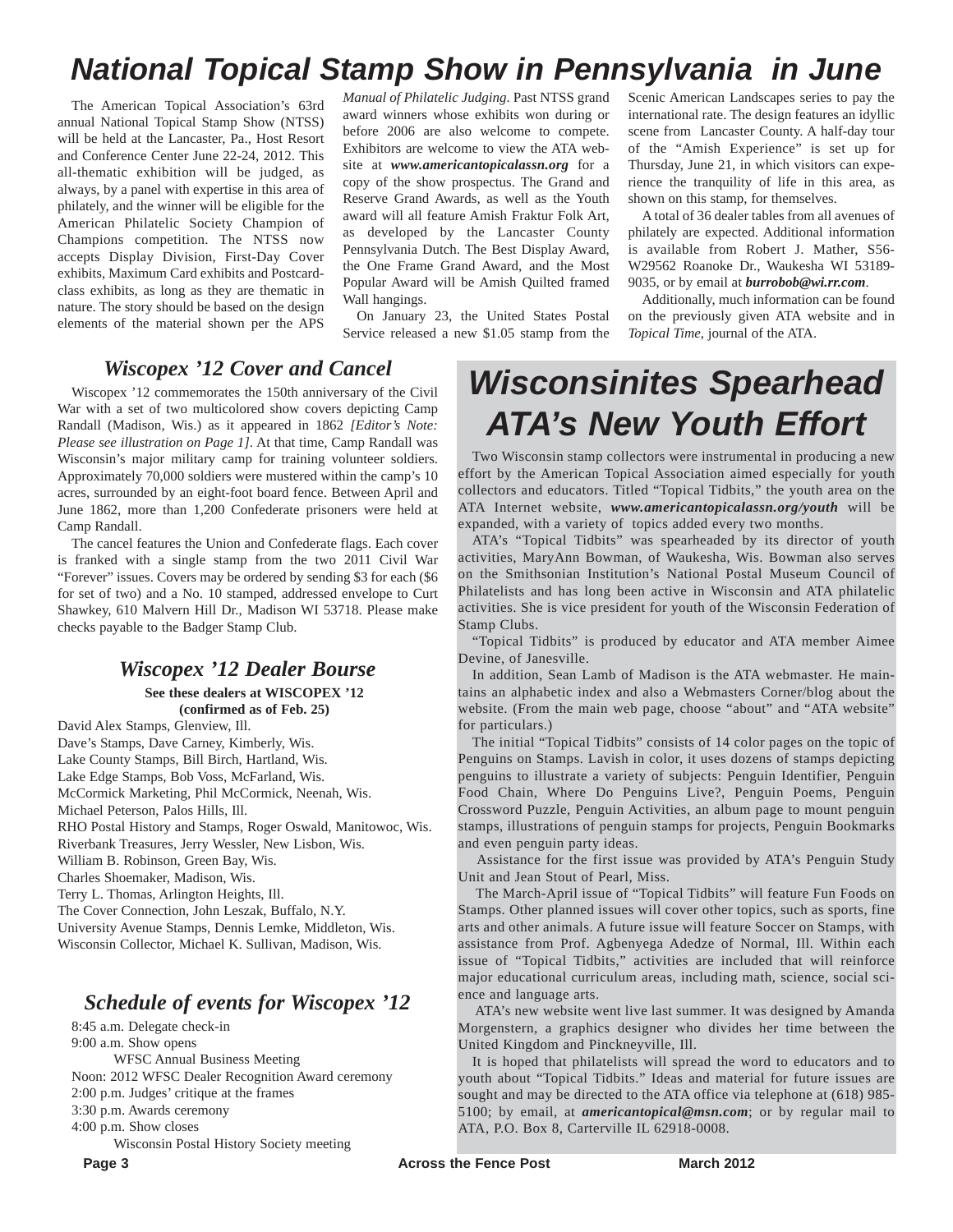# *WFSC Winter Executive Board Meeting Minutes*

Saturday Feb. 4, 2012, 10:00 a.m., Cibo Restaurant in the Fond du Lac Ramada, located at 1 N. Main St. Fond du Lac, Wis.

### **PRESENT:**

Greg Schmidt Art Schmitz Maurice Wozniak Ken Grant Paul T. Schroeder Allen Vick MaryAnn Bowman Vern Witt Ed Weiher Sean Lamb

### **UNABLE TO ATTEND:**

David Carney Steve Kluskens Karen Weigt John Pare Brian Liedke Wayne Youngblood

I. **CALL TO ORDER** (President Greg Schmidt) Greg Schmidt called the meeting to order at 10:01 a.m.

II. **DISPENSE WITH READING OF MINUTES OF MEETINGS** 10/29/2011 (vote for approval per copies distributed by Secretary). Paul Schroeder moved and Maurice Wozniak seconded a **motion to approve the minutes. Passed unanimously.**

### III. **TREASURER'S REPORT**

2011 Year End Financial Report: Allen Vick distributed the final 2011 Financial Report and reviewed it with the board. As of Dec. 31, 2011, the WFSC held assets of \$9,690.97, roughly the same balance as at the end of 2010. There was some discussion of releasing the WFSC Anniversary set-aside. MaryAnn Bowman raised the issue of in-kind donations and tax implications. Currently, she writes a letter with a description of the donation. She does not provide a dollar estimate. There was discussion as well about providing a letter to WFSC board members reminding them that some of their expenses may be tax deductable. Ken Grant will circulate a pdf file with the APS version of such a letter for the WFSC to review. Vern Witt moved and Paul Schroeder seconded a **motion to approve the Treasurer's report. Passed unanimously.**

IV. **REGIONAL VP REPORTS:** Reports deferred until later in the meeting.

### IV. **WISCOPEX '12**

A. Progress Report (Vick): Karen Weigt provided a flyer regarding Wiscopex '12. Allen Vick passed around samples of the cover designs and the dealer recognition award. The WFSC meeting will take place at 9:00 a.m. The Badger Stamp Club proposed a "Banquet in a Basket" in lieu of an Awards Banquet. Paul Shroeder moved, and Maurice Wozniak seconded, **a motion that the WFSC allocate up to \$100 to fund an Awards Ceremony promotion (this includes the set-aside of \$25 and \$75 in additional funds). Passed unanimously.** If Karen is willing to put together the "delegate encouragement" ribbon/folder, the WFSC Board would support that action.

B. Wiscopex Team Exhibits (Bowman): There is an \$8 frame fee for the Wiscopex Team Exhibit.

### V. **OLD BUSINESS / GENERAL COMMITTEE REPORTS**

A. *ATFP* - Editor (Schmidt) Greg Schmidt has contacted several people to take over *ATFP*. There was discussion of possible editors. Ken Grant will contact John Pare?

B. Judging Committee (Henak ) Judicial Certification Proposal

Judicial Education Proposal Ken Grant moved and MaryAnn seconded a **motion to accept the proposal for an alternative route to judicial certification. Passed unanimously.**

MaryAnn Bowman moved, and Maurice Wozniak seconded, **a motion to accept the proposal for a Continuing Judicial Educational Requirement. Passed unanimously.** These proposals will be included in the *Blue Book* and placed on the website.

C. Aug 16, 2012, Flags of Our Nation FD activities (Bowman). MaryAnn Bowman mentioned that the Earthscape/Cherry Orchard stamp will be issued in September in Door County. There might be interest in the WFSC's hosting an event in one of the Door County communities. Paul Schroeder mentioned that a dual cachet with one of the Federation's earlier Wisconsin covers might be used with the Flags of Our Nation first day. It would be necessary to use a round dater, rather than a large pictorial cancel. Maurice Wozniak moved, and Art Schmitz seconded, **a motion that the WFSC supports holding first day of sale ceremonies for the Flags of Our Nation Wisconsin stamp and the Earthscape/Cherry Orchard this fall. Passed unanimously.**

D. Restructuring of Existing VP Regions: Greg reported that the WFSC needs seven regional VPs, according to our bylaws and that a change to five would require a change to the bylaws. This item will be placed on the Agenda for the next meeting. Maurice Wozniak moved, Ken Grant seconded, **a motion that we combine the three southeastern regions into one. Paul Schroeder** **moved, and Vern Witt seconded, a motion to table. Passed unanimously.**

### **VI. REGIONAL VP REPORTS**

Maurice attended a Green Bay meeting with approximately 20 individuals in attendance. Bill Robinson gave a presentation on collecting Wisconsin Postal History. Vern Witt attended the Fond du Lac club, but is no longer doing any evening driving. Art Schmitz reported that he attended a Northwestern Mutual Insurance stamp club meeting. He also attended the Wauwatosa club's Christmas gathering. The Italian club is still in existence, but they meet by mail and email since the members are so dispersed. The Polish club intends to disband. The Milwaukee and Wauwatosa clubs are in good shape. MaryAnn Bowman reported that the Waukesha club is doing the activities required for the Boy Scout merit badge.

### **VII. NEW BUSINESS**

A. Youth Activities (Bowman/Devine) Youth Pages: There is a lot going on in youth philately. The APS New Initiatives Committee has been very active in developing *Stamps Teach*, a program to promote stamp collecting with children. There are various Task Cards that employ the use of stamps. For example, a task might be for a student to see how many stamps of different denominations it takes to add up to  $10¢$ . He or she might use three  $3¢$  stamps plus a  $1¢$ , two  $5¢$  or others. The program reinforces concepts taught in school, using stamps as an aid. The ATA has placed *Topical Tidbits* on its webpage as well. The address of the website is: *www.americantopicalassn.org/youth*. The first *Topical Tidbits* is related to Penguins on stamps. The Federation's thrust is at 4th graders, which is when Wisconsin history and geography is taught in grade school. MaryAnn showed various worksheet pages designed to teach Wisconsin history using stamps. *Wisconsin on Stamps* will be available based on a scan of Bob Mather's exhibit.

Youth Contest: BNAPS (British North American Philatelic Society) is offering a contest for children in which they choose a meaningful symbol of their country on a stamp and write a 250-word essay.

B. Dealer Recognition Award: Karen Weigt sent the nomination for the award. Vern Witt moved, and Paul Schroeder seconded, **a motion to give David Alex the dealer recognition award. Passed unanimously.** 

C. Hall of Fame Committee Report (Mueller): Currently there are no nominations before the board.

VIII. **NEXT MEETING DATES:** April 15, 2012, and tentatively Tripex Show, June 23 at Gonzaga Hall.

Meeting adjourned at 1:47 p.m.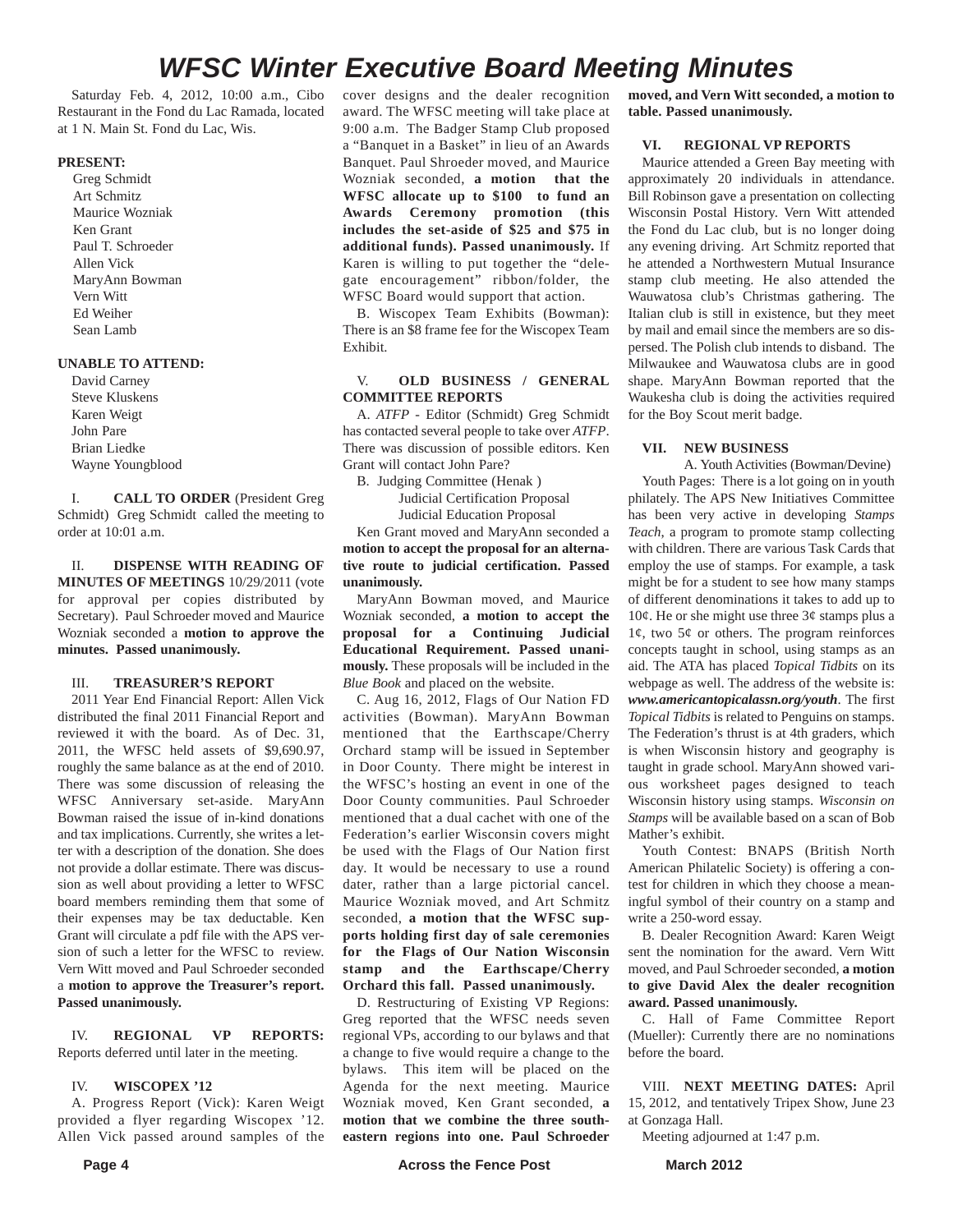

# Show Calendar and Registry

List your show, bourse, auction or other event here! *Calendar listings are free for one WFSC member-club event per year. Classified advertising rates apply for all non-members and other events appearing in this section.*

# **2012 WFSC show schedule\***

\*Some dates and details may be subject to change, and there will likely be additional listings.